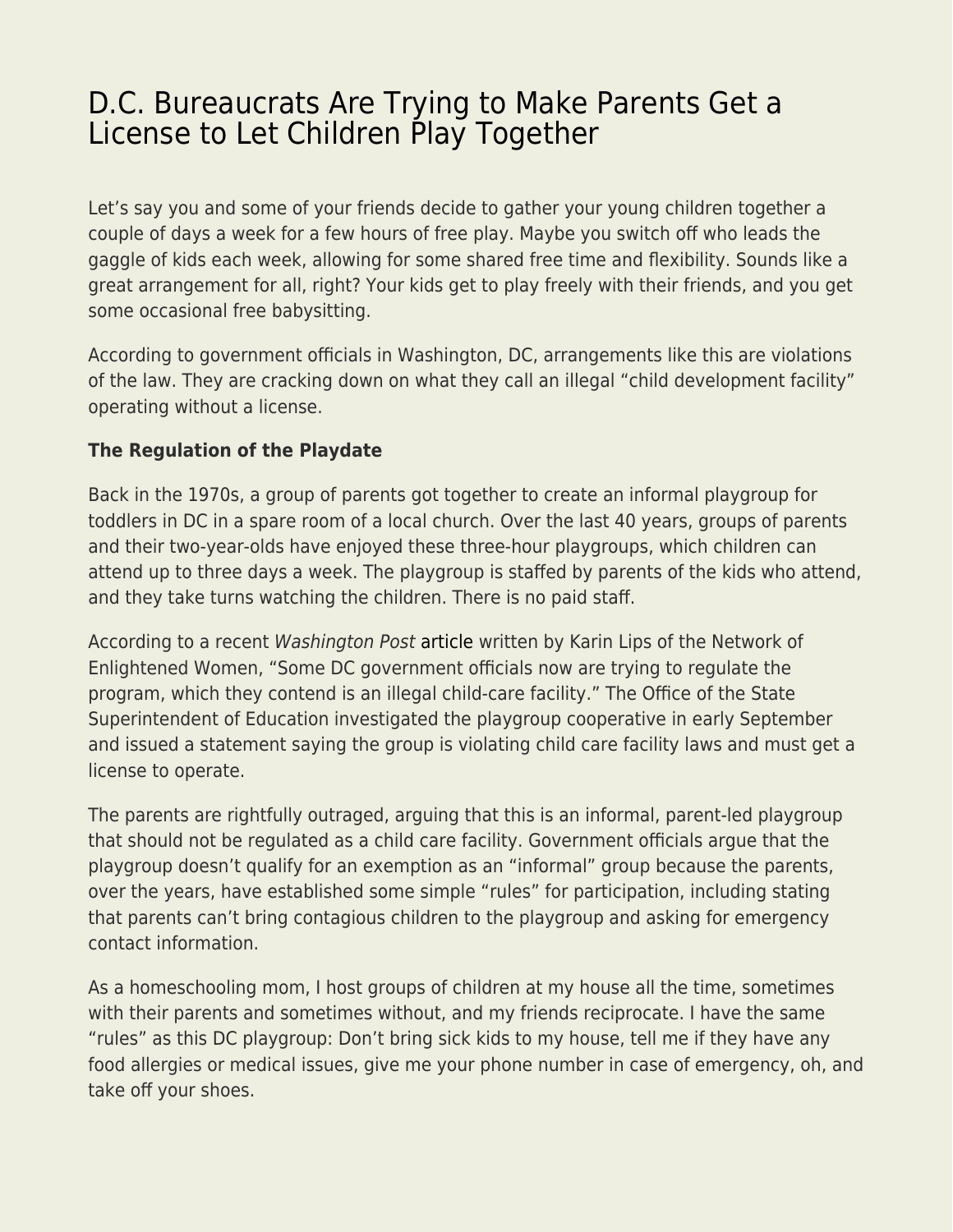## **Gross Overreach by the State**

Could the government crack down on these types of playgroups, arguing they are not "informal" because of basic expectations for health and safety? Or are parents so incapable of voluntarily determining health and safety expectations that the government must do it for them?

The state does not need to insert itself into all aspects of private life. Parents are competent enough to create voluntary associations with other parents that benefit their children and themselves. As Lips writes in her article:

Ironically, if the Office of the State Superintendent of Education has its way and is allowed to regulate this playgroup out of existence, it would be creating a disincentive for parents to self-regulate, as a playgroup with no safety rules would presumably be on stronger legal standing.

If the parents in the DC playgroup were wary of its operations or procedures, they wouldn't join the cooperative. Parents are highly capable of making judgments regarding their children's well-being without government meddling.

The DC Council is currently deliberating on what to do with this long-time parent cooperative and similar playgroups. The fact that the Council is involved at all should concern everyone. This is a private, parent-organized group that has operated just fine for over four decades without the Council's help. The government should leave parents alone and focus on more pressing responsibilities.

Lips warns,

This regulatory encroachment could be the District's first step toward broader government overreach in this area and the crowding-out of voluntary associations. From nanny-shares to babysitting co-ops to regularly scheduled times to play at public parks, the Office of the State Superintendent of Education investigators could find new opportunities to crack down on the voluntary ways that D.C. families approach playtime and child care for their children.